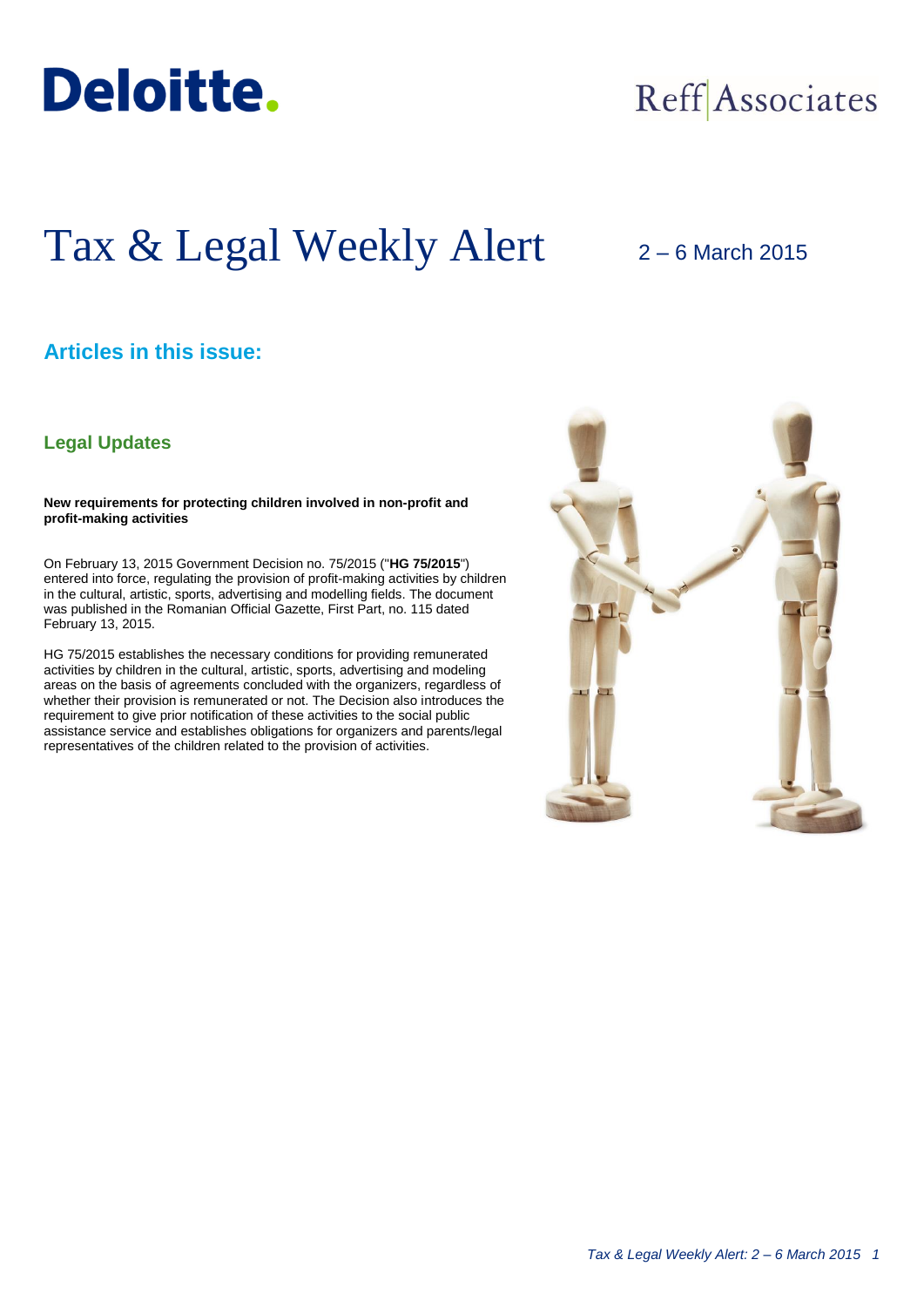## **New requirements for protecting children involved in nonprofit and profit-making activities**

On February 13, 2015 Government Decision no. 75/2015 ("**HG 75/2015**") on regulating the provision of remunerated activities by children in the cultural, artistic, sports, advertising and modelling fields entered into force. The normative act has been adopted in order to ensure efficient means for adequatly protecting children involved in profit-making activities.

HG 75/2015 establishes the **necessary conditions for the provision of remunerated activities by children in the cultural, artistic, sports, advertising and modeling fields on the basis of agreements concluded with the organizers**, regardless of whether the activities are profit-making or not and the requirement for giving prior notification to public social assistance services. Under HG 75/2015, the organizer is defined as the physical or legal person who has established in the Statute, as activity, the organization and carrying out of professional activities in the areas mentioned above or the occasional organization of t events in these areas.

#### **Prior information of public social service**

One of the biggest changes brought by HG 75/2015 in connection with providing these activities is the requirement to give prior notification to public social assistance services, by filing an information note before the activity begins. Furthermore, after concluding the contract, the parent or the legal representative of the minor is required to send the public social assistance service a certified copy "certified with the original" of the contract from the child's home within 10 working days from the effective start of the activity.. The same procedure applies in the case of any subsequent changes thereof.

The Decision also regulates the obligation of parents to respect the destination of the amounts resulting from these contracts for the purpose of protecting the interests of the child.

#### **Activities covered by HG 75/2015**

The activities regulated by HG 75/2015 mainly include activities like contests and scenography activities, films, recordings, radio or TV broadcasts, modeling or sports performance. In addition, the quality of the child within the framework of these activities is mentioned, such as:

- actor, extra, singer, musician, dancer, acrobat in cultural, educational or artistic events, such as: theatre, opera, ballet, circus, dance, music and interpretation contests, as well as any other contests or stage activities;
- actor, extra, singer, musician, dancer, acrobat or model for feature films, video recordings or live shows for radio and television, with or without advertising;
- extra or model at photo shoots, with or without advertising;
- extra or model at fashion shows;
- professional athlete in sports performance.

#### **Conditions and obligations for carrying out activities by children in cultural, artistic, sports, advertising and modeling areas**

HG 75/2015 imposes conditions and obligations to carry out these activities in different manners, such as the obligation of the organizer to provide sufficient information concerning the nature of the activity, conditions of implementation or any item that involves their responsibility.

Furthermore, specific conditions have been imposed relating to the effective activity, such as schedules being differentiated depending on the age of the child, the danger of the activity, the duration of daily and weekly activities, maximum time an activity can continue, breaks' duration etc.

#### **Escorting the child by an adult for the duration of the activities**

On the duration of the activities covered by HG 75/2015, the child is accompanied by an adult. The companion may be:

- one of the parents/legal representative of the child;
- a person appointed by the parents/legal representative of the child, with whom the child has developed a close relationship;
- a person appointed and approved by the organizer in agreement with the parents/ legal representative, as well as with the child according to age and degree of maturity.

If during the activity the child or group of children cannot be accompanied by parents, legal representative or a person appointed by him, the organizer of the activities is required to ensure a companion. HG 75/2015 sets the maximum number of children that can be simultaneously in the care of a companion, as well as the conditions of age, studies, medical, moral guarantees and the necessary experience to be able to be a companion.

#### **Sanctions**

Failure to comply with the obligations imposed for the organizers, companions and parents or legal representatives shall constitute offense and shall be punished with a fine between RON 1,000 and RON 8,000. The provisions relating to offenses apply within 90 days from the date HG75/2015 comes into force.

**Please do not hesitate to contact us if any clarification is needed:**

#### **[Maria-Silvia Axinescu](mailto:maxinescu@deloittece.com)**

Managing Associate +40 21 207 54 28

**[Irina Albușel](mailto:ialbusel@deloittece.com)** Managing Associate +40 21 207 54 26